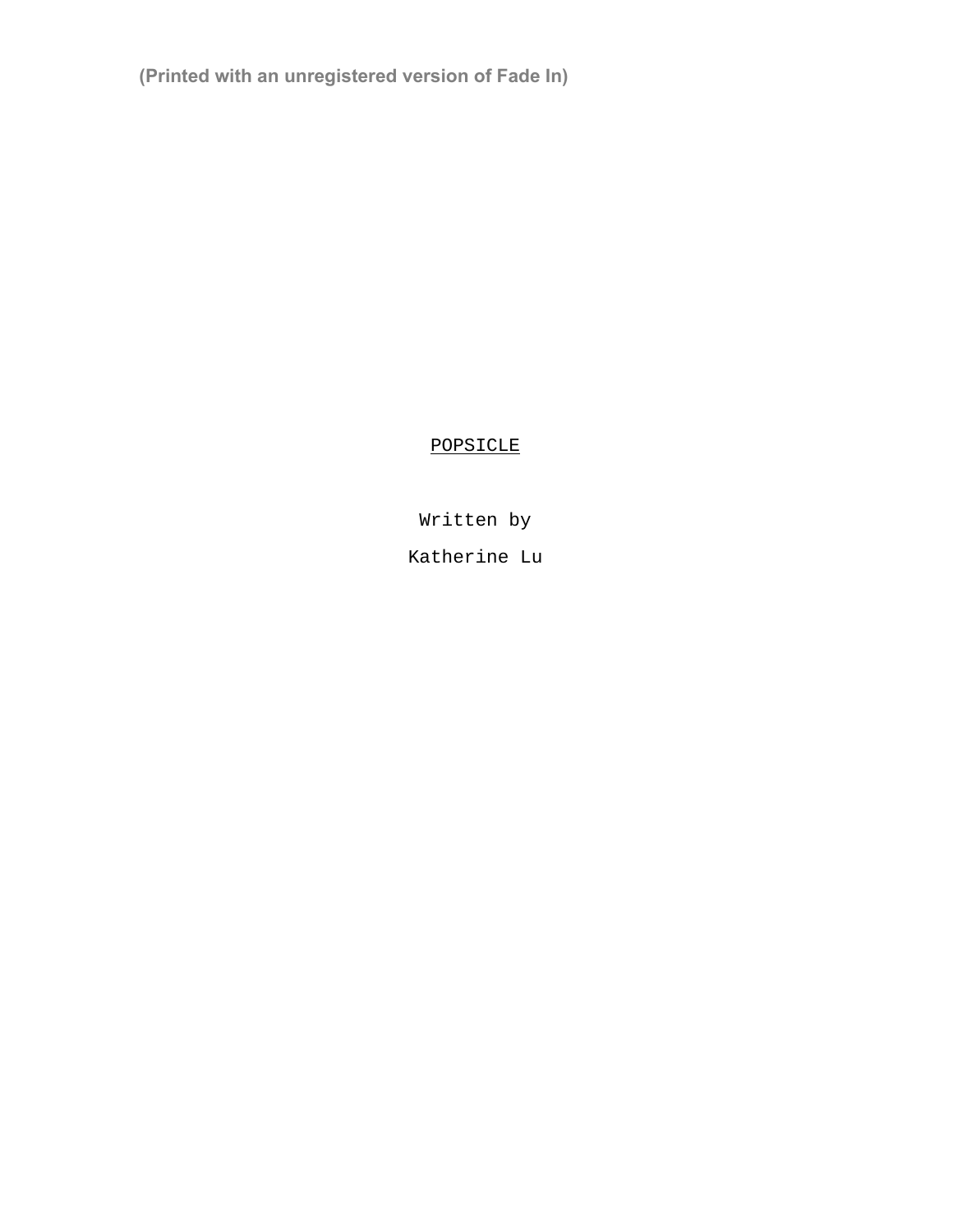**(Printed with an unregistered version of Fade In)**

EXT. PLAYGROUND - DAY

ELIZABETH, 8, is one kid of many on the playground. With ruddy blonde bob and sneakers dirtied gray, she is overshadowed by the other smiling youths. She looks rather tomboyish, wearing a shirt and jeans at that age and with that particular haircut. The playground is sprinkled with slides, roundabouts, and swings.

A group of children run around her in a game of tag, and everyone else is playing with the playground sets. The playground is not in the best shape, but still everyone looks happy. Everyone but Elizabeth.

"Pop Goes the Weasel" is heard from out of screen. All the kids drop everything at once and race to the sound. For a beat Elizabeth looks excited.

The kids clamor at the ice cream truck. The truck dates the time period to 1960s, selling popsicles for 35 cents.

We hear excitable shouts as the ice cream man pops his head out the truck window and greets the kids.

> CHORUS OF KIDS (shouting one over the other) Strawberry! Cherry! Lemon! Orange!

Elizabeth reaches her hand deep in her pocket, coins lightly jingling. She pulls out her coins. She has 10 cents.

SUSAN, 8, approaches Elizabeth. She is rosy-cheeked, probably skips more than she walks, her hair lovingly parted into pigtails.

> SUSAN Hi, Elizabeth! What flavor are you getting? I think I'll get the lemon myself!

Elizabeth immediately stuffs the coins back in her pocket.

ELIZABETH

I'm not in the mood for popsicles today.

SUSAN

I can buy you one! Mama gave me enough money to share with a friend this week.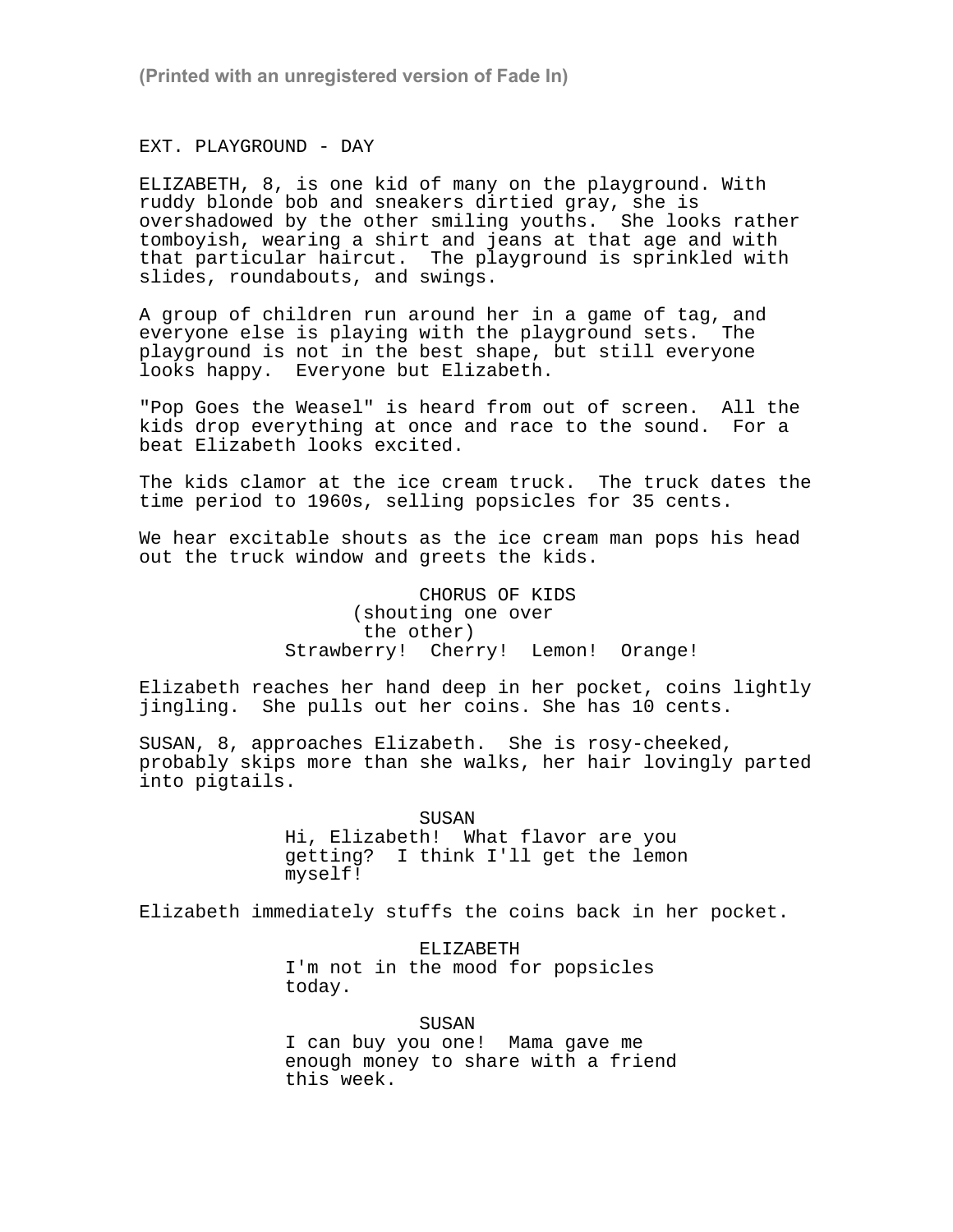Elizabeth looks torn. She is obviously tempted by the offer. The feeling of a posicle would be so nice... Happygo-lucky Susan is unaware of Elizabeth's inner struggle.

> ELIZABETH That's alright, Susy. I have to get home anyway.

> > SUSAN (waving, happily)

Bye!

Elizabeth finds LINDA near the back in the crowd of children.

> ELIZABETH Com'on, Linda. We have to go back home!

Linda, 7, turns around. She is a prettier version of her sister, her hair a little finer, her face a little softer.

> LINDA But, sissy! I'm almost at the front! Can I have 35 cents?

### ELIZABETH

(sternlike) No, we don't have time! We have to go!

Elizabeth's expression, serious and authoritative, does not betray the fact that she doesn't have enough money for popsicles, or that she also yearns for one.

Linda frowns. There's no fighting her older sister.

LINDA

Okay...

Elizabeth walks away from the crowd, Linda trailing behind her. We see their difference in gait. Elizabeth is deliberative. There's a fire. Linda walks with regret, looking back at the ice cream truck.

FADE TO:

### INT. LIVING ROOM - DUSK

Elizabeth and Linda enter the house, greeted by no one. Neither of them appear surprised.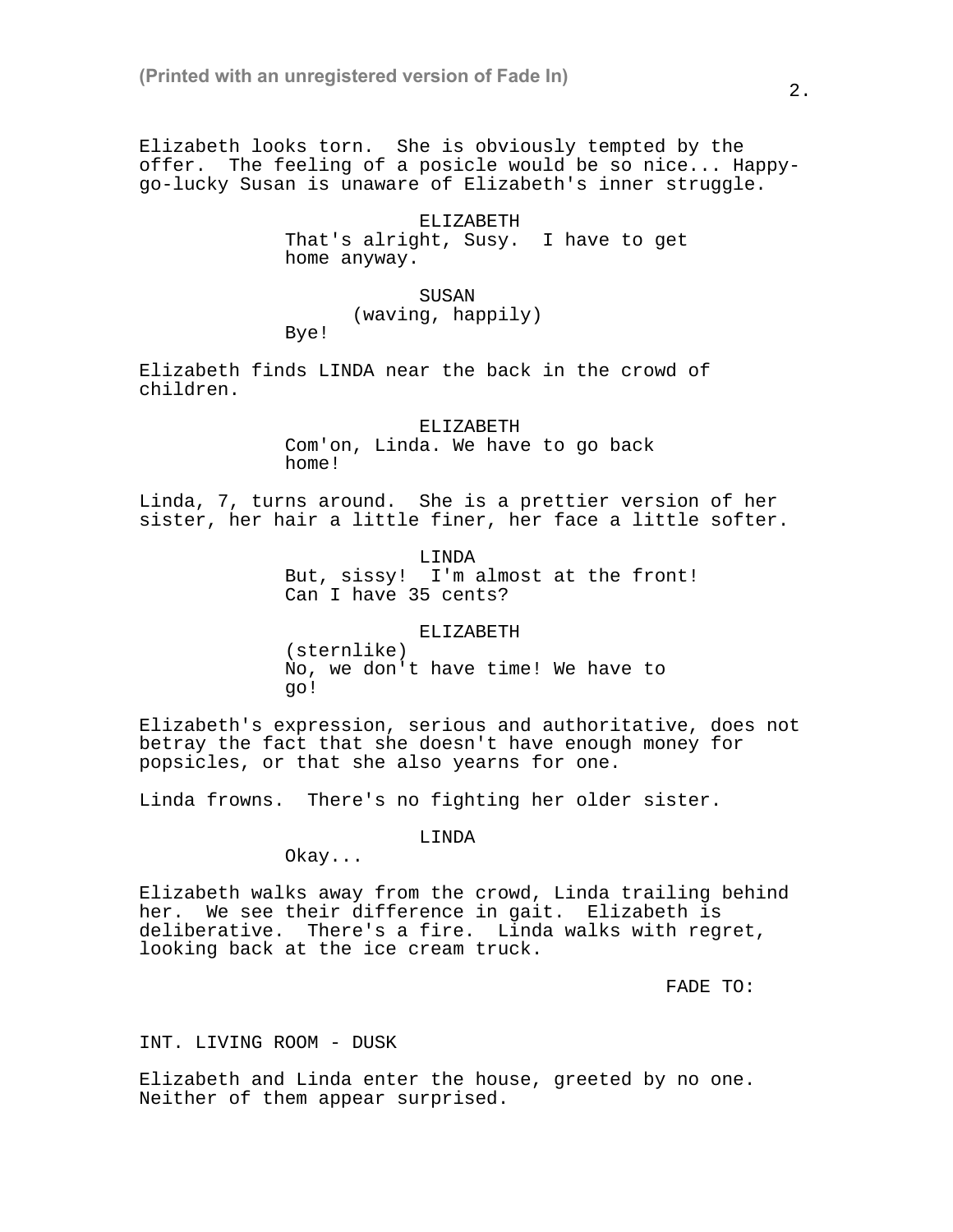They turn on the lights, and we see the living room is sparse. There is an obvious lack of photos or a homey touch.

> LINDA Do you know when Mother will be back?

ELIZABETH Later, after dinner. Let's eat first.

CUT TO:

### INT. KITCHEN

Elizabeth opens the fridge, the light inside flickering. Her face is lit up with the glow of light, and we see her eyes searching around the fridge. They land on an empty glass milk jug, then a carton of eggs.

She opens the egg carton, revealing one egg.

LINDA Sissy, I'm hungry...

ELIZABETH We can eat in a couple of minutes.

Elizabeth fills a pot with water. She grabs a potato, slicing off what she can of the skin with a knife. She accidentally cuts her index finger.

ELIZABETH (cont'd)

OW!

She places the finger in her mouth, but it's only a minor cut, more of a surprise than an actual wound.

She cuts up the potato, boils it along with the egg. Elizabeth stares intently at the bubbling water, as if her gaze would speed up the cooking.

FADE TO:

INT. DINING ROOM - EVENING

Elizabeth and Linda eat their dinner in silence. The boiled potato and egg is split between the two of them.

FADE TO BLACK

3.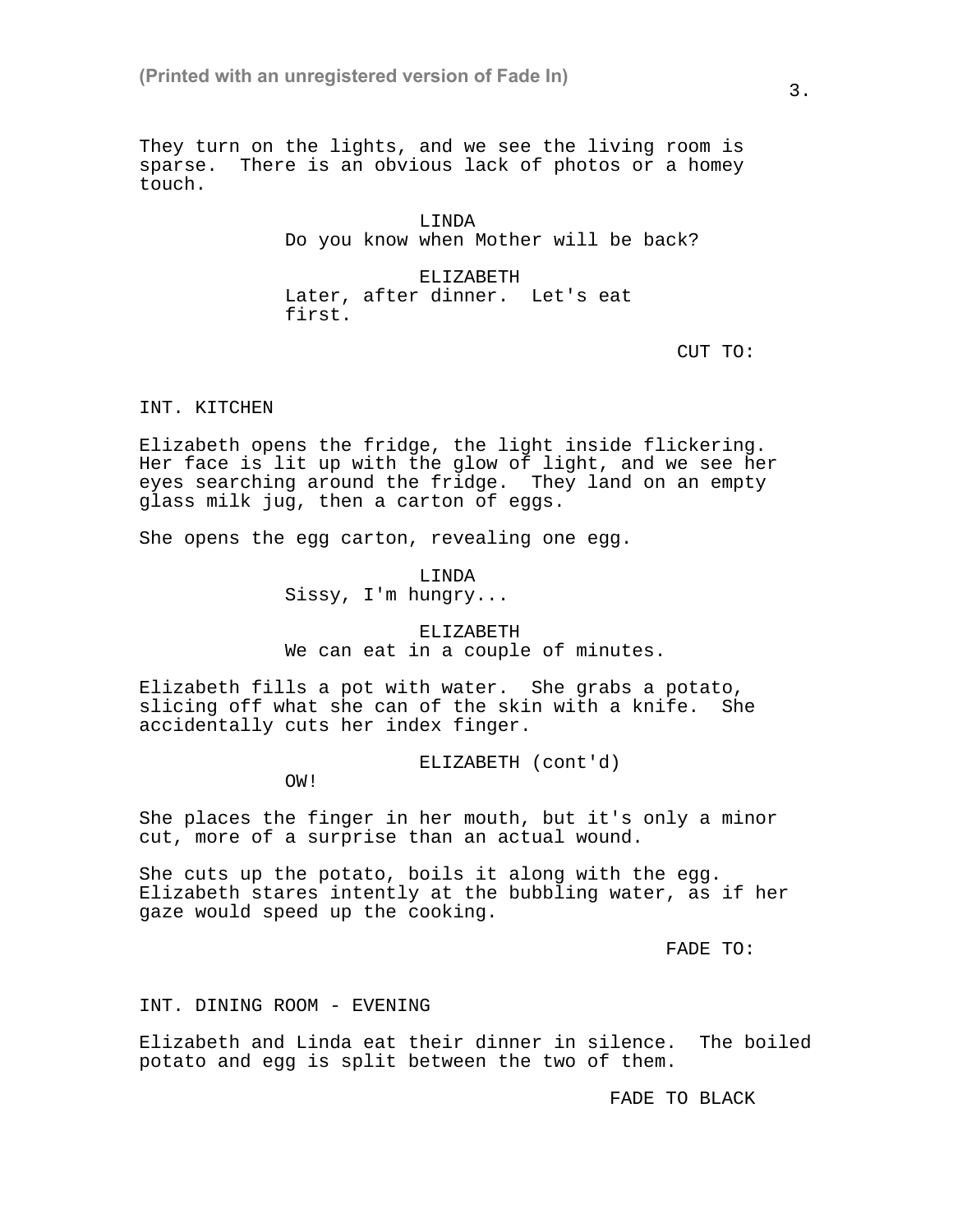INT. BATHROOM

The sisters crowd around the bathroom sink, with Linda on tippy-toes. When Elizabeth is done, Linda continues to brush with enthusiasm.

### ELIZABETH I think we're done here...

Linda spits out the paste, and cups water into her mouth.

### LINDA (gargling) Uh huh!

Linda chokes on water, and spits it out. Water goes everywhere, making a mess of the bathroom. Her face is red, and Elizabeth laughs at her mistake.

INT. BEDROOM - NIGHT

The room is dimly lit by the bedside lamp. The sisters have tucked themselves in bed. Linda's feet are by Elizabeth's head and vice versa. The room is void of any childhood paraphernalia.

#### LINDA

(sotto) Sissy... (beat) Did we not have enough money for a popsicle?

#### ELIZABETH

No.

Before there is time for the girls to say another word, we hear the door downstairs close with a thump, and the sound of feet walking up the stairs. From the crack under the door, we see the lights turn on and hear a heavy sigh from behind the door.

#### LINDA

(sotto) Mom's home! Bedtime story?

ELIZABETH Sh! She's tired. Maybe tomorrow.

Elizabeth turns to the bedside table to turn off the lights.

CUT TO BLACK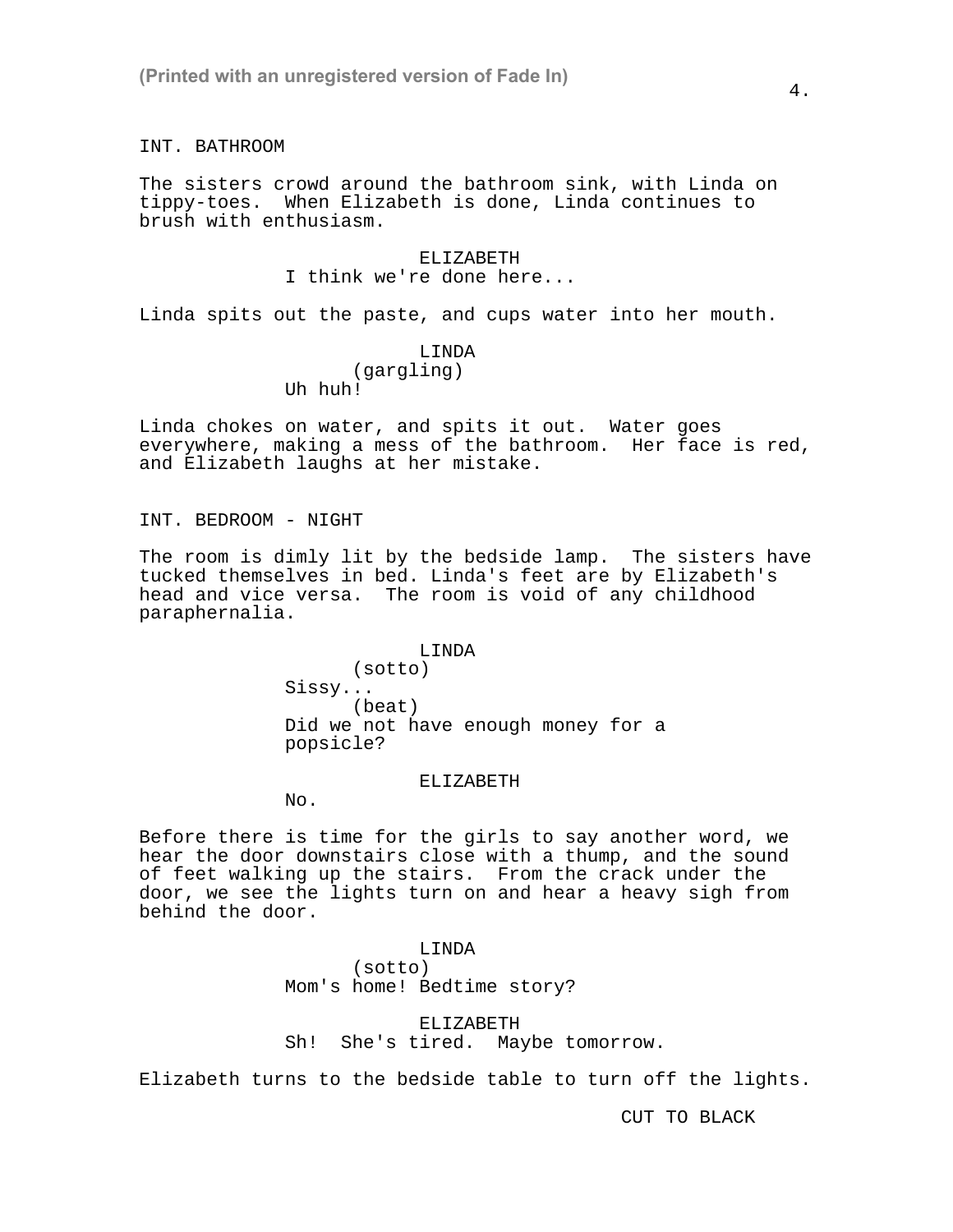EXT. SIDEWALK IN FRONT OF THEIR HOUSE - THE NEXT DAY

Elizabeth and Linda play with jacks. Elizabeth looks up to see Susan with Susan's mother carrying a bag of lemons.

> SUSAN Hi, Elizabeth! Hi Linda! I'm going to have a lemonade stand tomorrow. You two should come by!

Linda looks on with wide-eyed innocence, waving hi. We can almost see the wheels turning in Elizabeth's mind.

> ELIZABETH (remembering to smile) We will! See you!

Susan and her mom walk out of shot. Linda has already returned to her game of jacks.

> ELIZABETH (cont'd) Linda, let's go back inside. I have an idea.

INT. LIVING ROOM - MOMENTS LATER

Elizabeth, by the door, hops in place to put on her shoes.

ELIZABETH Linda, let's go!

LINDA (O.S.) Coming! ...I can't find my socks!

Elizabeth waits a beat before heading upstairs. We hear drawers opening and closing. Finally, Elizabeth rushes down the stairs, dragging Linda behind. We see Linda wearing red and green striped socks, embellished with a Santa face.

EXT. DIFFERENT SIDEWALK - SAME DAY

Elizabeth and Linda walk on the sidewalk in a different neighborhood, obviously searching for something.

> LINDA (pointing) I see one!

Elizabeth kneels and interlaces her fingers so that Linda can use it to step on and climb into a tree on someone's front lawn.

5.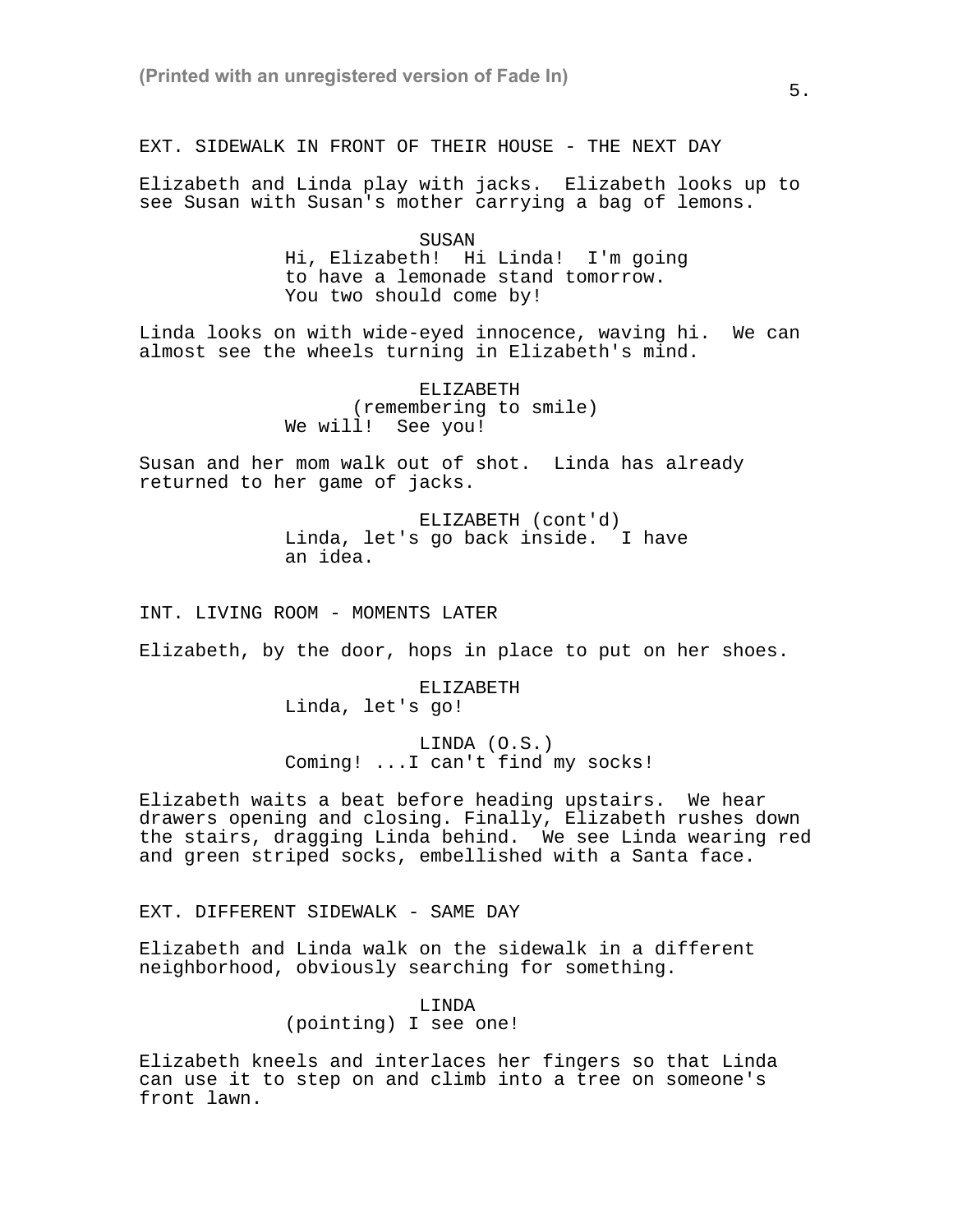### ELIZABETH

## Reach!

Linda grunts a little, and plucks one off. They tumble and laugh, the lemon rolling out of Linda's hand and onto the street. The two look onto the street with shock as a car runs the lemon over with a soft squish.

> ELIZABETH (cont'd) We just gotta try again.

> > FADE TO:

EXT. HOME SIDEWALK - DUSK

Elizabeth and Linda walk with their hands holding the hems of their shirts, which act as a basket for the lemons. They're happy, hopeful, laughing even.

INT. BEDROOM - THE NEXT DAY

Elizabeth wakes up, and shakes Linda's legs to wake her up.

ELIZABETH Today's the big day!

Linda mumbles, with a little drool on the pillow.

ELIZABETH (cont'd) We'll make enough lemonade for ourselves, too!

LINDA Five more minutes...

Elizabeth reaches over to tickle Linda. Linda, upset by the rude awakening, chases her sister out of the room.

EXT. FRONT DOOR - DAY

The sisters walk side by side. The sun is shining, the sky is the blue. Elizabeth even has a slight skip to her step?

> ELIZABETH I think I saw someone moving in down the next street the other day.

The camera is behind the sisters, and a trash pick-up truck enters the screen and drives down the mentioned street.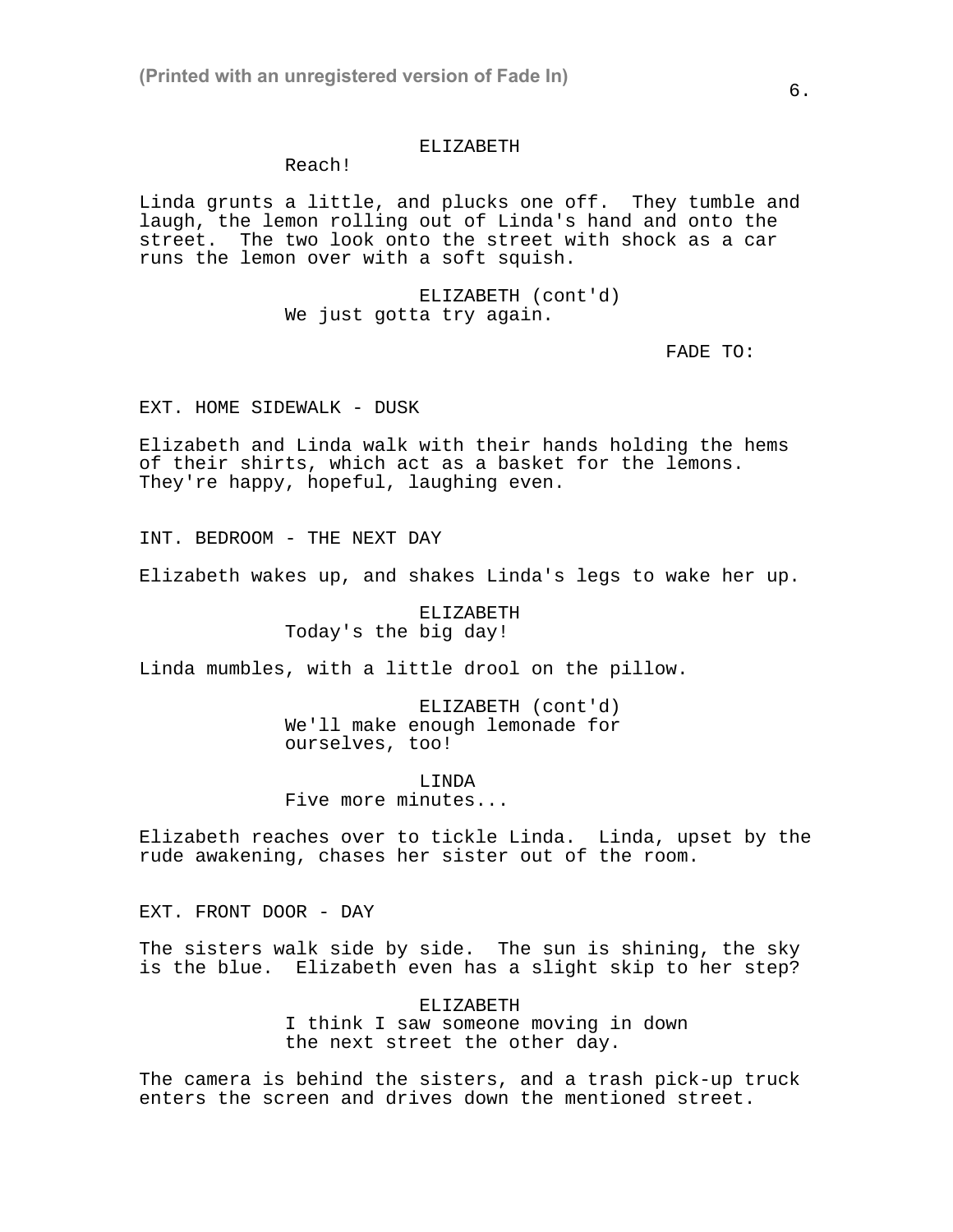ELIZABETH (cont'd) We have to get there before the trashman does!

The sisters start running and catch up to the truck, which has already stopped at the house.

Breathless and panting, Elizabeth approaches the truck.

ELIZABETH (cont'd) Excuse me! We need the cardboard boxes!

The garbage man turns around with a toothpick dangling in his mouth.

> GARBAGE MAN Sorry, missy. It's all been dumped.

ELIZABETH I just need one... please?

GARBAGE MAN You're better off going into town and buying them at the hardware store.

Elizabeth pushes her sister forward and whispers something in her ear. Linda furrows her brow, obviously trying to understand the furtive instructions.

LINDA

(with puppy dog eyes) Please, sir? It's for our lemonade stand.

The garbage man's face softens.

GARBAGE MAN Eh, alright. But wash up the box -- I wouldn't eat off of it if I were you!

He reaches in the truck and throws the cardboard box down.

The truck drives off. Elizabeth and Linda look at the box, which has moldy ham stuck on it.

> ELIZABETH AND LINDA (in unison) Ew...